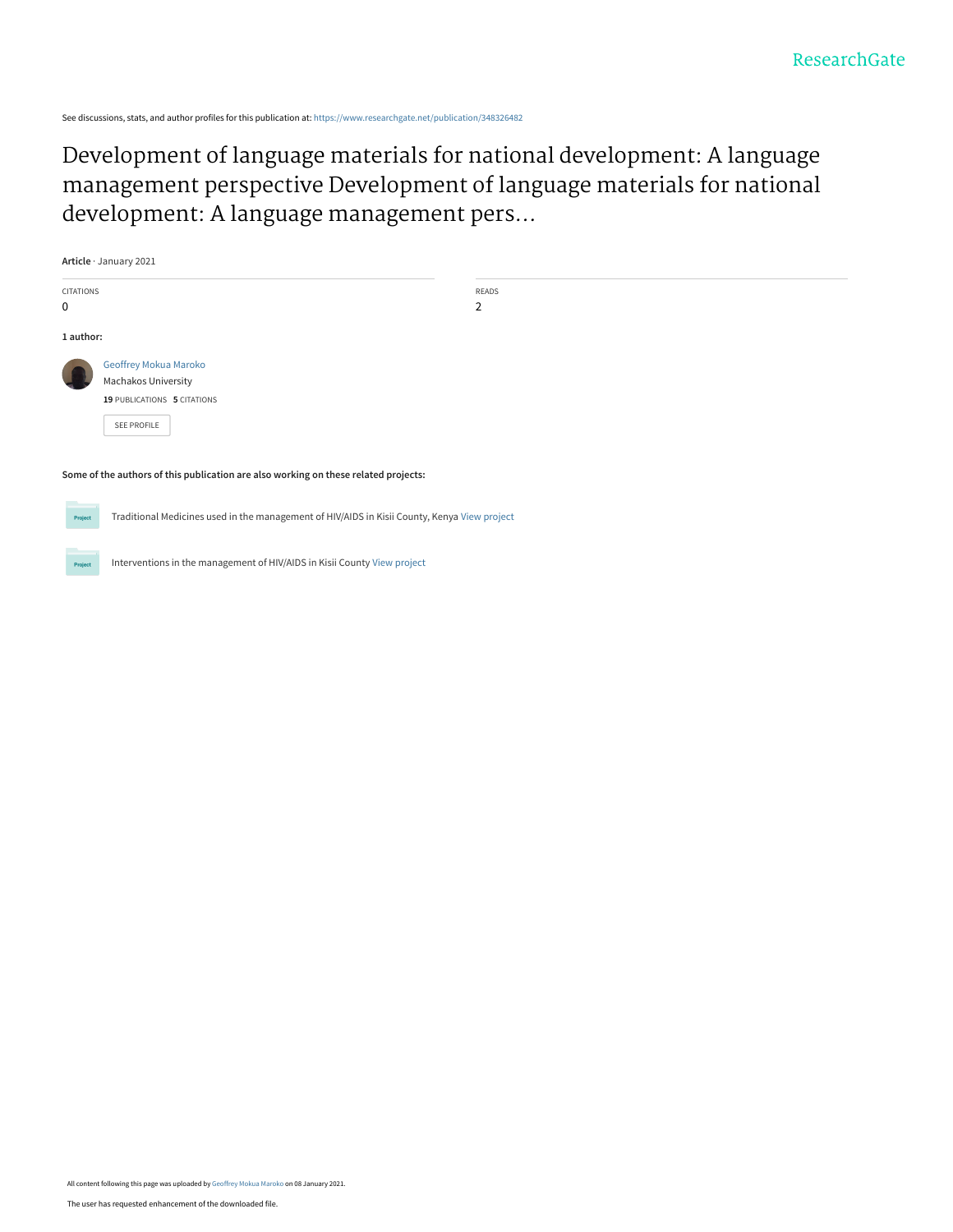# **Development of language materials for national development: A language management perspective**

### **Dr Geoffrey Mokua Maroko** Department of English and Linguistics, Kenyatta University P.O. Box 43844 – 00100 Nairobi, Kenya gmaroko@yahoo.com Tel. +254 712 660 638

### **Development of language materials for national development: A language management perspective**

#### **Abstract**

Learning resources need to be revised periodically to reflect the changing socio-cultural, economic, political and technological realities in the society. The current Primary English Syllabus was revised in 2002. Yet, publishers are developing materials for teaching English language in primary schools using 2002 syllabus as their reference. The question that arises is: to what extent are these materials aligned to the new realities in Kenya? As a response to these questions, this paper identifies the themes and language norms addressed in the Primary English Syllabus (2002) and selected language-learning materials. Next, it analyses cases in language materials in use which are not in line with the themes and norms presented in the syllabus. The paper shows that some content in the learning materials are inconsistent with the norms while emerging topical issues are lacking. To address these concerns, the paper recommends the language management in any future materials evaluation efforts.

*Key words: Materials, evaluation, development, language management, themes, norms*

#### **1 Introduction**

Language materials are those resources that can be used to facilitate language learning such as course books, videos, graded readers, flash cards, games and websites (Tomlinson, 2012). Materials can inform the learner about the target language; guide the learner in practicing the language (instructional function); provide the learner with experience of the language in use (experiential function), encourage the learner to use the language (eliciting function); and help the learner to make discoveries about the language (exploratory function). Therefore materials development describes the processes through which materials are produced and/or used language learning including materials evaluation, adaptation, design, exploitation, and research. According to Tomlinson (2012), these processes should interact in the making of language-learning materials.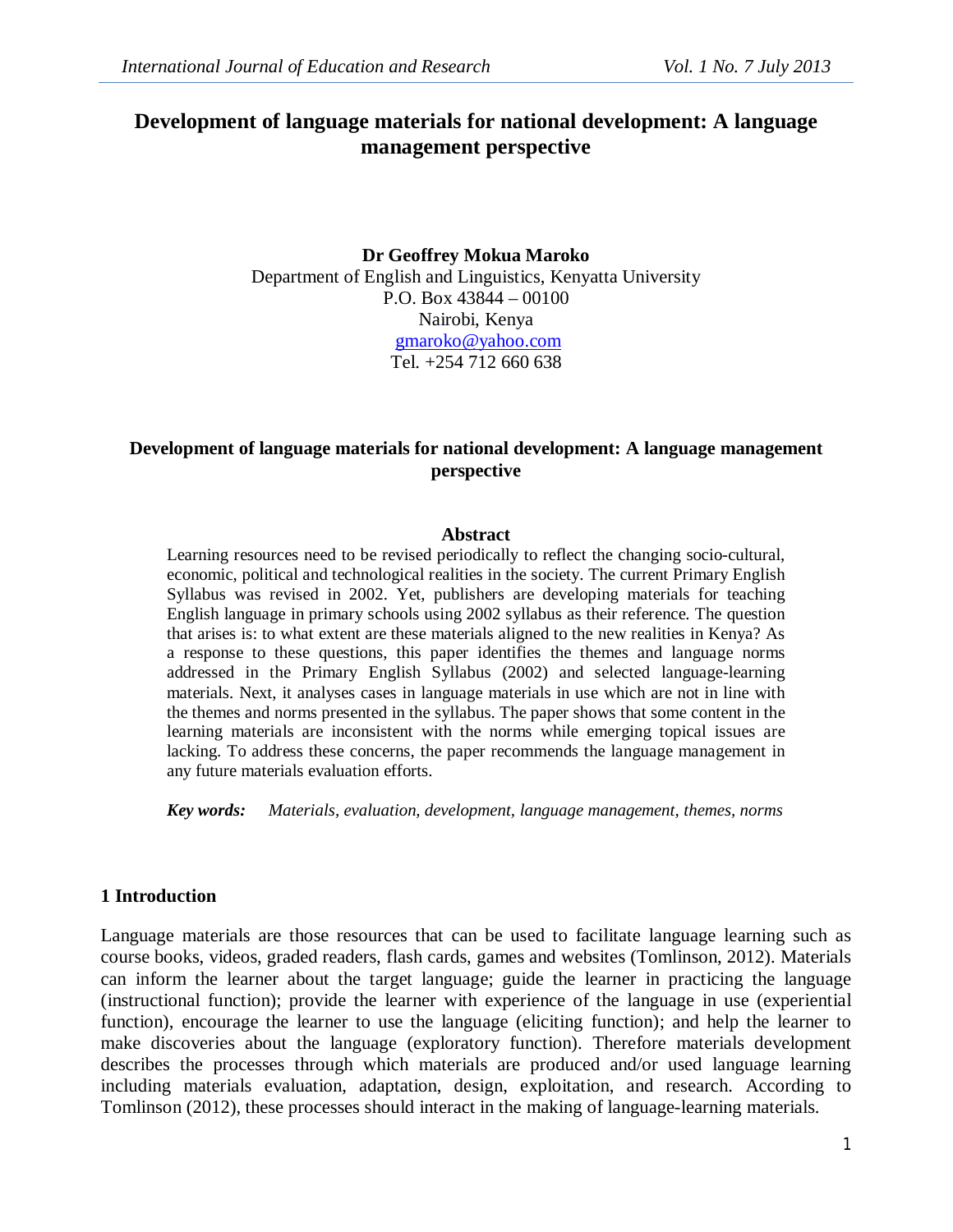Of all language materials, the textbook is the key reference material in the teaching/learning process. A British Council survey (2008) revealed that 65% of teachers polled frequently used textbooks. Another survey at conferences in Malaysia, the UK and Vietnam showed that 92% of the respondents used a course book regularly (see Tomlinson 2010). The textbook is also seen as a cost-effective way of providing the learner with security, system, progress and revision. In addition, it helps administrators to achieve course credibility, timetable lessons and standardise teaching (Tomlinson, 2012).

Given the centrality of the textbook in language-learning, there is a need to develop and/or evaluate them alongside the changing socio-cultural, political, economic and technological realities in the society. Amrani (2011:297) underscores this suggestion when he notes that course books should facilitate, 'an on going process where materials are refined and even changed throughout the life of a product.'

Several approaches on materials evaluation abound in the literature. For instance, Matthews (1985) argues that evaluation should start from a specification of the teaching situation while Byrd (2001) gives priority to the relationship between the textbook and the curriculum, students and teachers. Focusing on testing, Tomlinson & Masuhara (2004:7) point out that the following questions may also be used as evaluating criteria:

- a) Is each question an evaluation question?
- b) Does each question only ask one question?
- c) Is each question answerable?
- d) Is each question free of dogma?
- e) Is each question reliable?

After reviewing 48 evaluation checklists from 1970 to 2008, Mukundan & Ahour (2010) concluded that a framework for generating clear, concise and flexible criteria would be more useful than detailed and inflexible checklists. They also observed that more attention should be given to retrospective evaluation than to predictive evaluation in order to help teachers to evaluate the effect of the materials they are using and make modifications.

Another approach is proposed by Tomlinson (2003). He proposes a process for generating principled criteria instead of an unrealistic set of criteria for all contexts. Tomlinson insists that evaluators need to develop their own principled criteria which take into consideration the context of the evaluation and their own beliefs. He advises that evaluation criteria should be developed before materials are produced, and used to make decisions about the approach, procedures and activities to be adopted as well as to monitor their development and subsequent use. Other scholars who have offered criteria for evaluating materials include Wallace (1998) and Rubdy (2003). While Wallace (1998) suggests twelve 'criterion areas' for materials evaluation, Rubdy (2003) proposes a dynamic model of evaluation in which psychological validity, pedagogical validity, and process and content validity interact.

The language management approach by Neustupny and Nekvapil (2003) could also be very helpful in the development of materials for language-learning. The approach was developed by Jiří V. Neustupný and Björn H. Jernudd (Jernudd & Neustupny, 1987). There are two processes defining language management namely, the production and reception of discourse; that is, speaking, writing, listening and reading, and the human activities aimed at discourse production and reception; that is, metalinguistic activities (Language management). The theory thus begins with the everyday experience that we are able to communicate without our attention being oriented towards the fact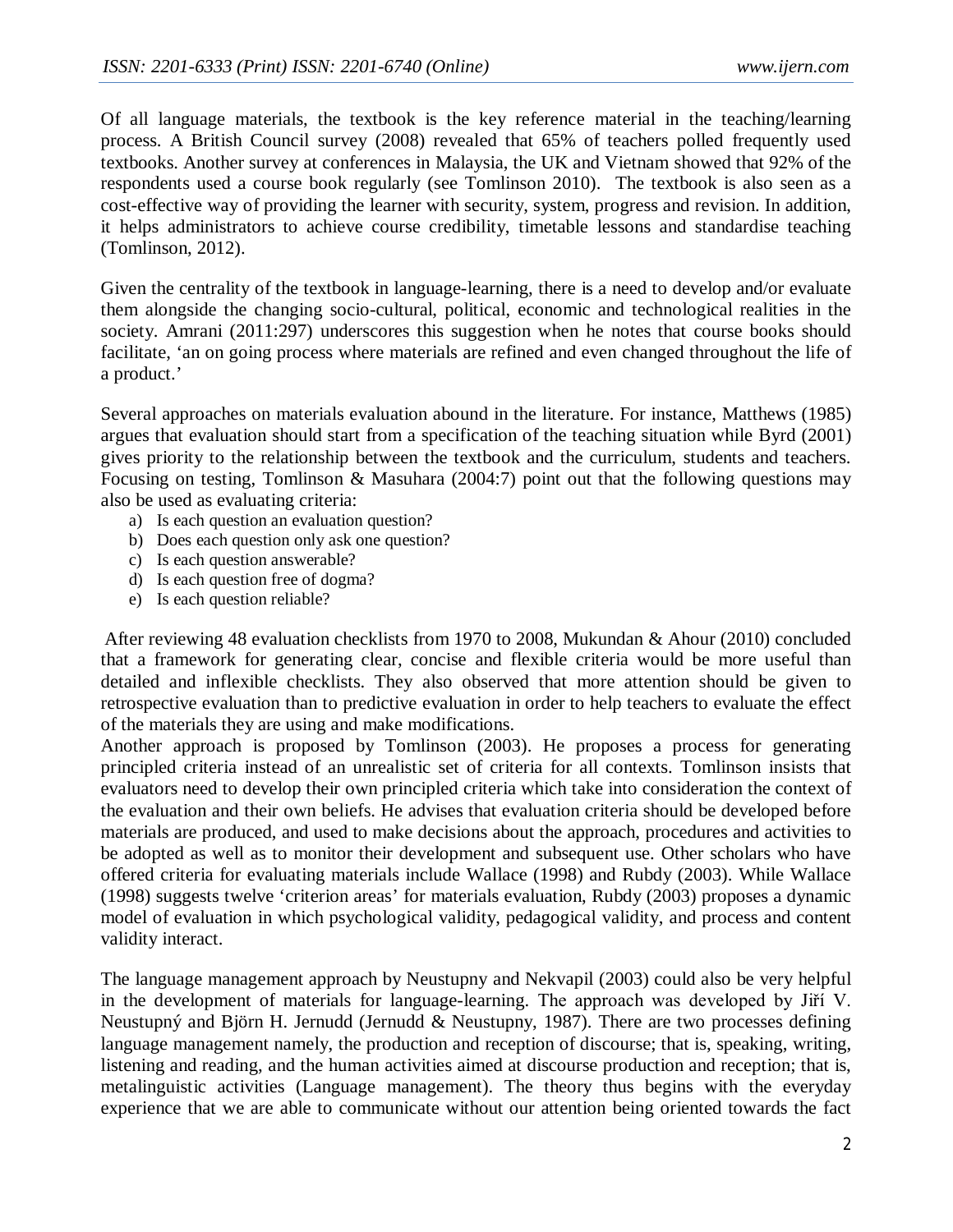that we are communicating, or we *note* various aspects of this communication (Nekvapil & Sherman (2009). The theory has recently been developed by Neustupný and Nekvapil (2003), in Neustupný's paper (2002), in Nekvapil (2006, 2012), Neustupný (1978), Jernudd (1991), Nekvapil and Sherman (2009) and Marriott and Nekvapil (2012).

There are two types of management: simple management (which occurs at the individual and/or interpersonal level and organised management (which occurs at the organisational or national level. Simple management occurs within concrete interactions and therefore referred to as 'online'(Jernudd, 2002). Organised management, on the other hand, takes place outside of concrete interactions in rather complex social networks. Aspects of its characterization are listed by Nekvapil (2008) as:

- (a) Management acts are trans-situational
- (b) A social network or even an institution is involved
- (c) Communication about management takes place
- (d) Theorising and ideology intervene

(e) In addition to a language as discourse, the object of management is language as a system According to Nekvapil & Sherman (2009), organised management can take place in multinational companies and its result can be the introduction of a corporate language or the organisation of intercultural training.

Organised management follows a circle of interrelated activities. Neustupny (1994, p.50) captures this well as follows:

I shall claim that any act of language planning should start with the consideration of language problems as they appear in discourse, and the planning process should not be considered complete until the removal of the problems is implemented in discourse.

Thus, language management involves four stages. The stability and certainty of the production and reception of discourse is based on the existence of norms (Liddicoat & Baldauf, 2008). As also used in Mariott (2009) language is used here in a broad sense to cover linguistic as well as communicative (such as sociolinguistic or pragmatic) behaviour.

The four-step cycle of the approach include: *noting* deviations from normative expectations; *evaluating* the deviations; proposing *an adjustment plan* and; suggesting an *implementation* process.

The approaches discussed above could provide insights on how language materials can be evaluated for revision purposes in order to align them to the changing contexts in Kenyan primary schools. Most of the developments have taken place in Kenya since 2002 when the current Primary English Syllabus was put into effect. Language materials are based on the syllabus which has yet to be updated. The purpose of this paper is three fold: to identify the themes and language norms addressed the Primary English Syllabus (2002) and selected language-learning materials; to analyse cases in the recommended materials not in line with the themes and norms and; suggest the language management theory (Neustupny and Nekvapil 2003) as a viable approach to guide any materials evaluation efforts in future.

# **2 Methods**

Eight texts were purposively selected for content analysis in this study. Non-probability sampling, which comprises a series of non-random procedures for selecting the elements of the sample, was deemed to be appropriate (see also Ary, Jacob, & Rzavieh, 1996). Specifically, a convenience sampling procedure, which includes picking the required sample from available cases, was used to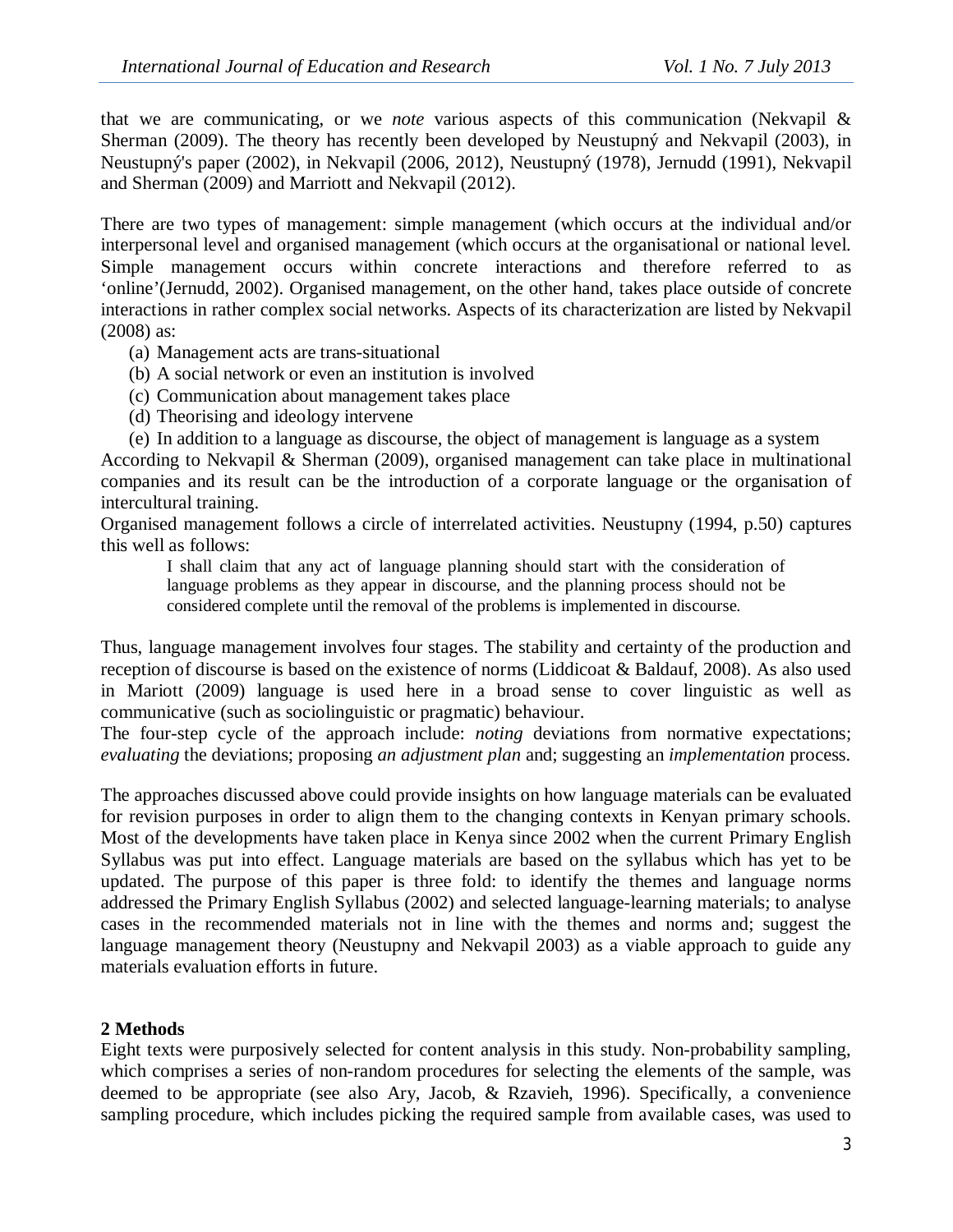select the eight texts for this study. Obviously, the success of such procedures depends on the knowledge, expertise, and sound judgement of the expert (Ary Ary, Jacob, & Rzavieh, 1996). As a result, the Primary English syllabus was selected for the English language norms expected to be covered from Standard 1 to Standard 8.

The selection of the remaining seven textbooks was based on four considerations. First, the texts must have been recommended by the Kenya Institute of Curriculum Development (KICD). Secondly, they must have been materials for English language learning. Thirdly, the texts must have been published after 2002 when the new English syllabus for primary schools was released in order to avoid the possible influence(s) of generational and diachronic changes in the nature of these materials. Finally, the choice was guided by the fact that these were the textbooks widely in use in most primary schools. Accordingly, the list of the selected materials is summarised in Table 1.

It should however be noted that apart from the Primary English Syllabus, the seven selected texts may not reflect the typical writing practices in all other recommended textbooks for language learning in Kenyan primary schools. Each textbook must clearly possess unique characteristics from others though the analysis revealed some commonalities among the selected textbooks. According to Becher (1989), such an approach simplifies innumerable differences found in materials. The choice of seven textbooks from a pool of hundreds of approved materials finds justification in the literature. According to Hyland (2005:181), 'a large corpus does not necessarily represent a genre better than a small one, particularly if it is used to study high frequency items.'

Data elicitation started with the identification of thematic concerns in the Primary English Syllabus (2002) and the corresponding norms. Using these themes and normative propositions as a basis, the selected texts were closely read to identify cases of themes and norms which were not covered, and those requiring new input due to socio-cultural, economic, political and technological changes. In other words, analysis focused on the materials and aims to identify what they contain, what they ask learners to do and what they say they are trying to achieve, aiming to provide an objective account of the materials, following the approach emphasised by Tomlinson (2003; 2012). Lists of data were generated for analysis.

Analysis of elicited data began from the assumption that materials should be analysed 'as they are' and 'with the content and way of working that they propose' (Littlejohn 2011: 181). Therefore, the aim of the content analysis was to establish the covered themes and norms, isolate cases where existing norms are violated and identify those topical issues that need to be incorporated not only into the syllabus but the learning materials. The purpose of this analysis was to demonstrate the suitability of these materials for the context of use, followed by an evaluation to predict the likely effects of the materials on their users.

# **3 Findings and discussion**

The organisation of the Primary English Syllabus (2002) followed a situational English approach. In this approach, various situations are presented, followed by sentence patterns expected in that situation and finally the typical vocabulary. It was also noted that organisation of the situations followed a cyclical pattern with the same situations repeated every successive year of learning with increasing levels of complexity. Table 2 summarises the situations covered and corresponding norms.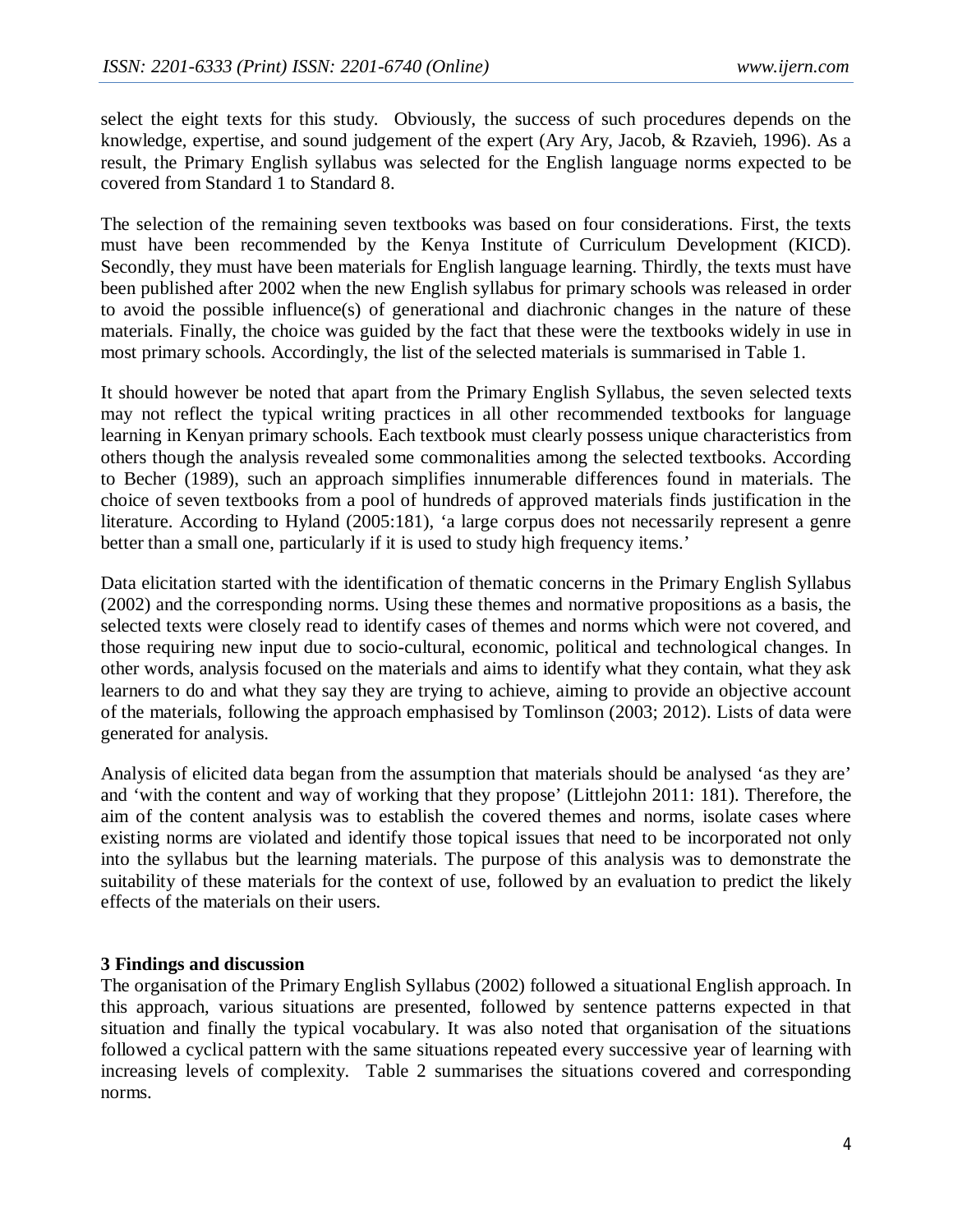In reference to Table 2, one can note that the themes covered and the corresponding norms are still relevant to pupils at the primary school. However, on close scrutiny of the selected textbooks, and the Primary English Syllabus (2002), a number of cases were detected that are either inconsistent with the norms or are irrelevant to the current learning needs of the children. Some notable scenarios are described as follows:

To begin with, it emerged that some examples provided in the Primary English Syllabus (2002) to illustrate the theme *modern communication* do not reflect the current communication situation. Consider the italicised words in examples 1-4 below:

- 1. I made the *postcard* myself
- *2. Telephone booth*
- *3. Dial*
- 4. Did you watch the girl sending a *fax*?

In the examples, the italicised words do not reflect current communication realities. These have been replaced by mobile telephone communication and the e-mail. Thus, subjecting learners to the items undermines the role of context in the teaching-learning process.

Regarding the theme *Post Office*, some services that have slowly been edged out still appear in resources for teaching-learning. For instance, in *New Primary English Book 3*, the following illustrations are provided:

- 5. a Requisition for a Money Order (p. 125)
- 6. a telegram (p.125).

In stead money is now sent through mobile phone service *M-pesa* while urgent messages are sent as *Short Message Service* (SMS) on mobile phones. In addition, while local parcels used to be sent through the post office, most people now prefer courier services offered by public transport vehicles. This trend seems not to be reflected in the learning resources.

On the themes *local administration* and *civics & politics* some examples detected in the Primary English Syllabus (2002) have been overtaken by events. These include:

- *7. Provincial commissioner*
- *8. Assistant district officer*
- 9. She has been a *cabinet minister* for five years
- *10. Local authority council*
- *11. Council*
- *12. Mayor*
- *13. County council*

With the enactment of the Kenya Constitution (2010), the frameworks for provincial administration and local authorities have been dismantled and replaced by county and national governments. Consequently, all the offices as italicised in examples 7-13 have been scrapped and officers redeployed into new structures.

Evidence also shows that such similar cases can be detected in the materials currently in use. A case in point can be drawn from *English Aid* for Standard 8 as presented below:

14. The thief was taken to the *chief* by this man (p.6)

In the current political and governance structure, the office of *chief* has been removed. The theme *technology* is also illustrated by content that is slowly getting overtaken by events in the Primary English Syllabus (2002) as exemplified by the italicised words in the sentences below:

15. My uncle brought me some *video cassettes*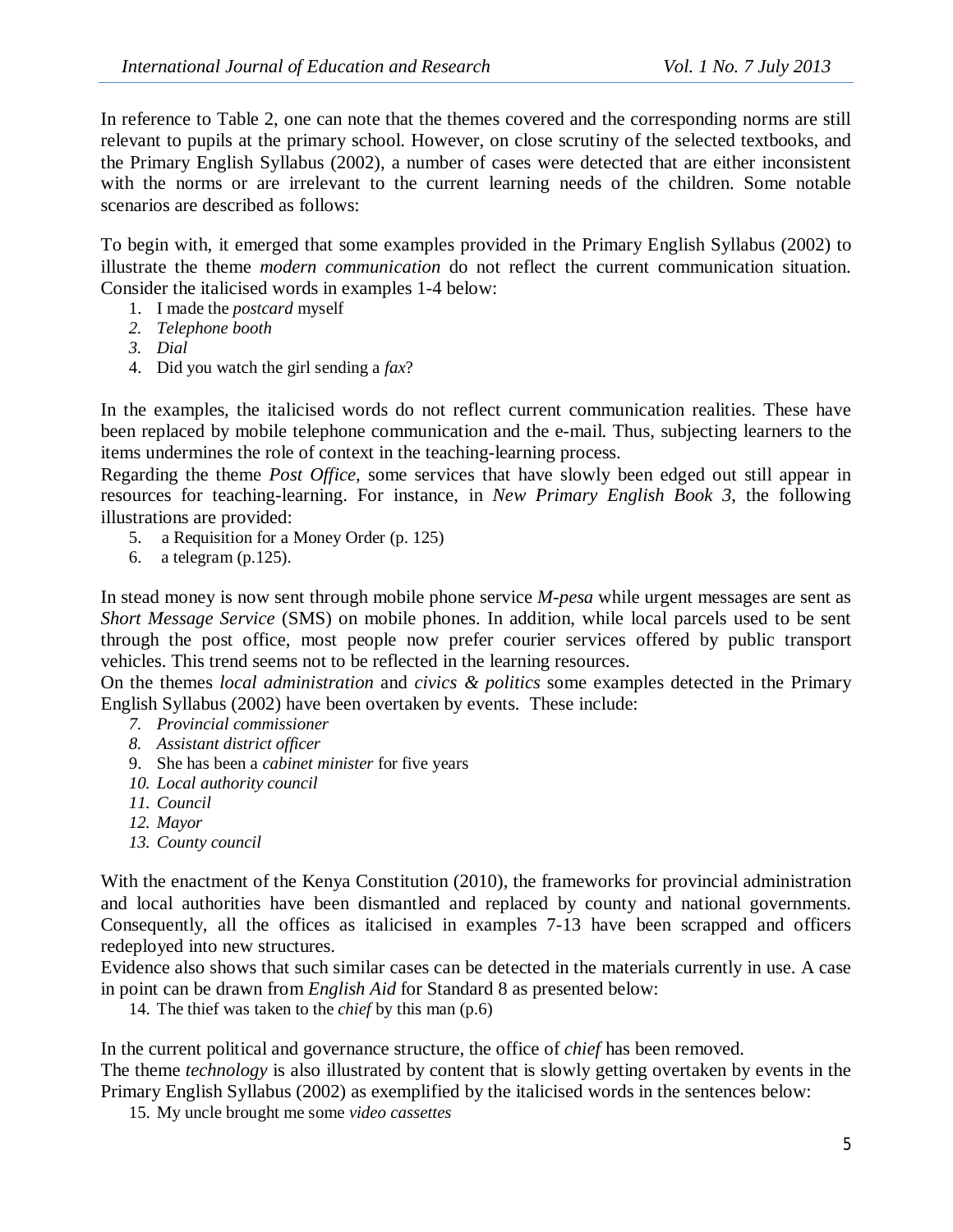- 16. If I had money, I would buy a *compact disk* player
- 17. She kept the *video deck* clean

Also a passage entitled *The Computer* in *New Primary English for Standard 8* contains illustrations of a computer desktop with the old fashioned monitor with a hutch back. Modern desktops have flat screen monitors (p.201)

Regarding the theme *health* while most of the content is appropriate for the learners, it emerged that some of it was discriminatory. For example, in *New Primary English Book 3*, the illustration in the passage entitled: "Common diseases," displays a man suffering from AIDS (p.79). A learner at class three might interpret this to mean that it is the men who can be infected with the Aids virus.

The theme of *politeness* is actually well addressed in the selected texts analysed in this study. In *New Primary English Book 3*, there is a passage entitled: "street boy." In this story, abusive and violent language is used against Agufana (the street boy) who is a vulnerable child (p.86). Examples of drawn from the text include:

- 18. You stupid dirty boy, you think you are very clever?
- 19. Burn him alive, bring that tyre!

Clearly, the language used here is very strong and is likely to negatively affect any gains made in acquiring politeness strategies.

The foregoing analysis shows that it is important to recognise what language materials set out to do and how they do it. The upshot is that the syllabus that is currently in use needs to be revised to address any illustrations in conflict with the topical issues provided. The same intervention should be extended to the text materials approved for use in the primary schools. Only then can the resources subscribe to criteria offered by Richards (1993:13), specifying that effective instructional materials in language teaching:

- a) are based on theoretically sound learning principles
- b) arouse and maintain the learner's interest and attention
- c) are appropriate to the learners' needs, background and level
- d) provide examples of how language is used
- e) provide meaningful activities for learners
- f) provide opportunities for authentic language use.

However, for a complete picture of the work that needs to be done, it is important to take stock of all other issues that have emerged since 2002 when the current syllabus was put into use. The themes and suggested norms are summarised in Table 3:

Materials that should be used in our primary schools should underscore the systematic use of current knowledge to meet specific national objectives and requirements. In support of norm-based language learning materials, Tomlison (2008) points out that language experience needs to be contextualised and comprehensible; the learner needs to be motivated, relaxed, positive and engaged; the language and discourse features available for potential acquisition need to be salient, meaningful and frequently encountered; and that the learner needs to achieve deep multidimensional processing of the language. This can only be achieved if language materials in use reflect modern developments.

The rationale for the eleven emerging issues in Table 3 can benefit from a brief background. As a starting point, the current English syllabus for primary schools was revised in 2002. Since then, tremendous change has occurred in Kenya at the socio-political, economic and technological platforms. For instance, there was the 2007/2008 post-election violence sparked by the disputed presidential results in which the National Rainbow Coalition (NARC) candidate was declared the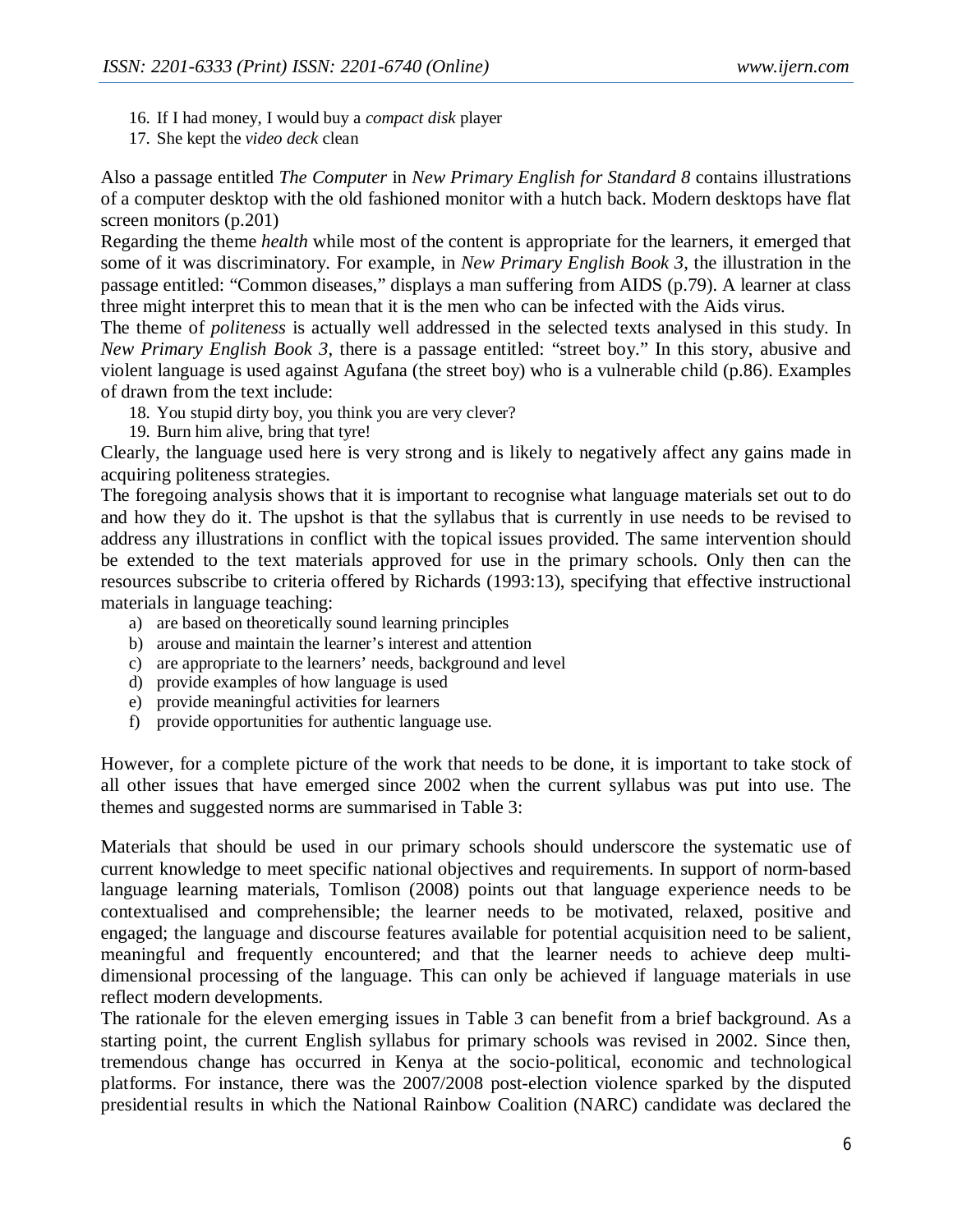winner against the Orange Democratic Movement (ODM) candidate. The violence pitting the supporters of the ODM candidate against the supporters of the NARC candidate led to the death of over 1000 lives and displacement of over 600, 000 people from their homes. A mediated agreement was struck, leading to a power sharing arrangement in which the NARC candidate was to become president and the ODM candidate prime minister.

To stem any election-related violence in future, the Kenya Constitution (2010) was enacted. The previous document was felt to cram excessive powers on the presidency which often led whoever was to be elected president to practice cronyism, nepotism and tribalism. In addition, it was feared that any president could isolate those parts of the country perceived not to be politically loyal to him/her and channel all resources and development programmes to those parts with massive following.

One notable development arising from the promulgation of the Kenya Constitution (2010) was the creation of constitutional commissions and bodies such as the National Cohesion and Integration Commission (NCIC) which was tasked with eliminating all forms of discrimination based on ethnic, racial, religious and social origin in Kenya; the Constitutional Implementation Commission (CIC) to oversee the implementation of the Kenya Constitution (2010), the Independent Electoral and Boundaries Commission (IEBC) to organize and carry out free, fair and transparent elections; the Teachers Service Commission (TSC) to hire teachers fairly ensuring regional balance; and the Transitional Authority to facilitate the implementation of the devolved system of government involving forty seven (47) counties.

In terms of technology, Kenya has also made major advancements. For instance in banking and finance, money transfer systems (e.g. *Mpesa* and *Airtel Money*) have been developed including mobile phone banking (e.g *Mshwari*). The mobile phone has evolved into a gadget with 3G internet facility besides airing televised programmes. As a result, it has become an important instrument for the advancement of social networks through facebook and twitter. Other developments in information and communications technology include innovations in microelectronics, computing (hardware and software), telecommunications and opto-electronics (micro-processors, semiconductors and fibre optics). These innovations have enabled the processing and storage of enormous amounts of information, along with rapid distribution of information through communication networks. Developments in ICT have also been noted in the creation of virtual laboratories for communications. Latest developments involve the Ministry of Education which is working on the modalities for implementing 'a laptop per class one child' project by January 2013.

On economic growth and development, the value of output of goods and services has increased over the years, translating into relatively improved welfare of Kenyans in the society. Accordingly, some measures have been put in place to make Kenya a middle income economy as spelt out in the Vision 2030 economic blueprint. Some notable indicators of economic development include the construction of super highways and improvements in rail transport, expansion of university education, healthcare facilities, and establishment of national schools in every county among other developments.

For the primary English syllabus and language materials used to implement it to be relevant to the learner, urgent revisions and/or development of new resources should be done as supported by (Tomlinson 2003; 2010; 2012) and Rubdy (2003). Taking a critical perspective when he speaks about children and their teachers as 'navigating worlds', indicating one way in which a globalised world may be conceived Roth (2004;264) says the following: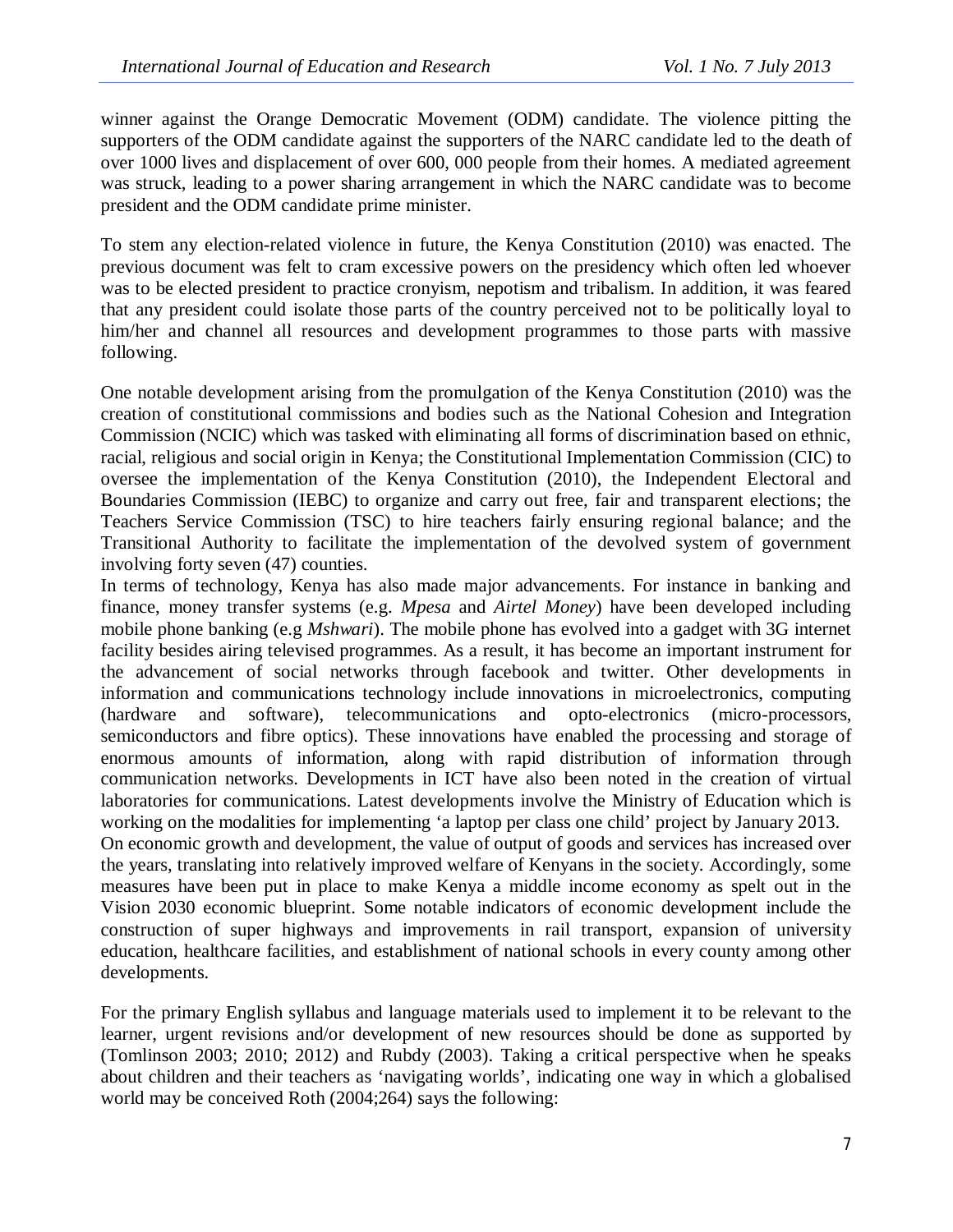These worlds are texts…The question ….is not how we can fix children, texts or teachers, but how we can support the efforts of human beings in expanding their worlds so that they can have greater room for manoeuvring, more possibilities for action, and ever expanding opportunities for continuously becoming whatever they choose to be.

Donin (2004:44) underscores the need for texts that are context sensitive by pointing out:

While written texts or transcriptions of oral texts might exist outside of a particular context, how they are processed is definitely situation-depended…. Whether or not a text is meaningful or deficient will depend on the nature of the activities in which it is embedded and on the characteristics of the actors in the situation.

In other words, the learning environment has to be understood if textbooks have to be developed and used effectively.

#### **4 Conclusions**

A number of conclusions can be made from the findings of this study. First, given that the syllabus is the focal point against which teaching-learning materials are organised, the revision period in Kenya is too long. Hence, it is hard to capture important emerging situations and/or exclude those situations that are becoming less relevant to current learning needs. Since the Primary English Syllabus has been in use for over a decade without being evaluated and updated accordingly, it is obvious that its response to language-learning needs at the primary level has been declining over the years as a result of changing socio-cultural, economic, political and technological contexts.

Secondly, given that language-learning resources in use are not completely in touch with the changing contexts on the ground, teachers and their pupils will certainly not connect with them. Given that teachers rely on textbooks to implement the syllabus, learning can be enriched by basing it on updated materials.

Thirdly, materials development is a concerted effort involving the Kenya Institute for Curriculum Development and the commercial publishers. The institute designs curricula and syllabi and vets language materials generated by commercial publishers for selection for use in the primary schools. The publishers, on their part, develop materials based on requirements as spelt out by the Kenya Institute of Curriculum Development.

#### **5 Implications for the design of text materials**

This paper advocates the need to design effective, accurate, user-friendly, and culturally compliant language materials for children in primary schools. Those involved in text material development including editors, authors, illustrators, designers, advisers, policy makers, teachers and trainers, should consider the language management approach in the evaluation of English learning materials. The four stages of the approach include *noting, evaluation, planning an adjustment*, and *implementation*. Each is explained as follows.

In this approach, the language management theory assumes that the speaker or writer *notes* the discourse when it deviates from the norm. This is the initial stage in the language management theory in which any deviation from the current realities will be identified. *Noting* is based on research or expert reports concerning language situations of various scopes. It is a valuable concept that encompasses consciousness or awareness. One aspect that will be critical is to establish the topical issues which are missing out in the current language materials in use in the schools. This reality check should focus on the socio-cultural, economic, technological, environmental and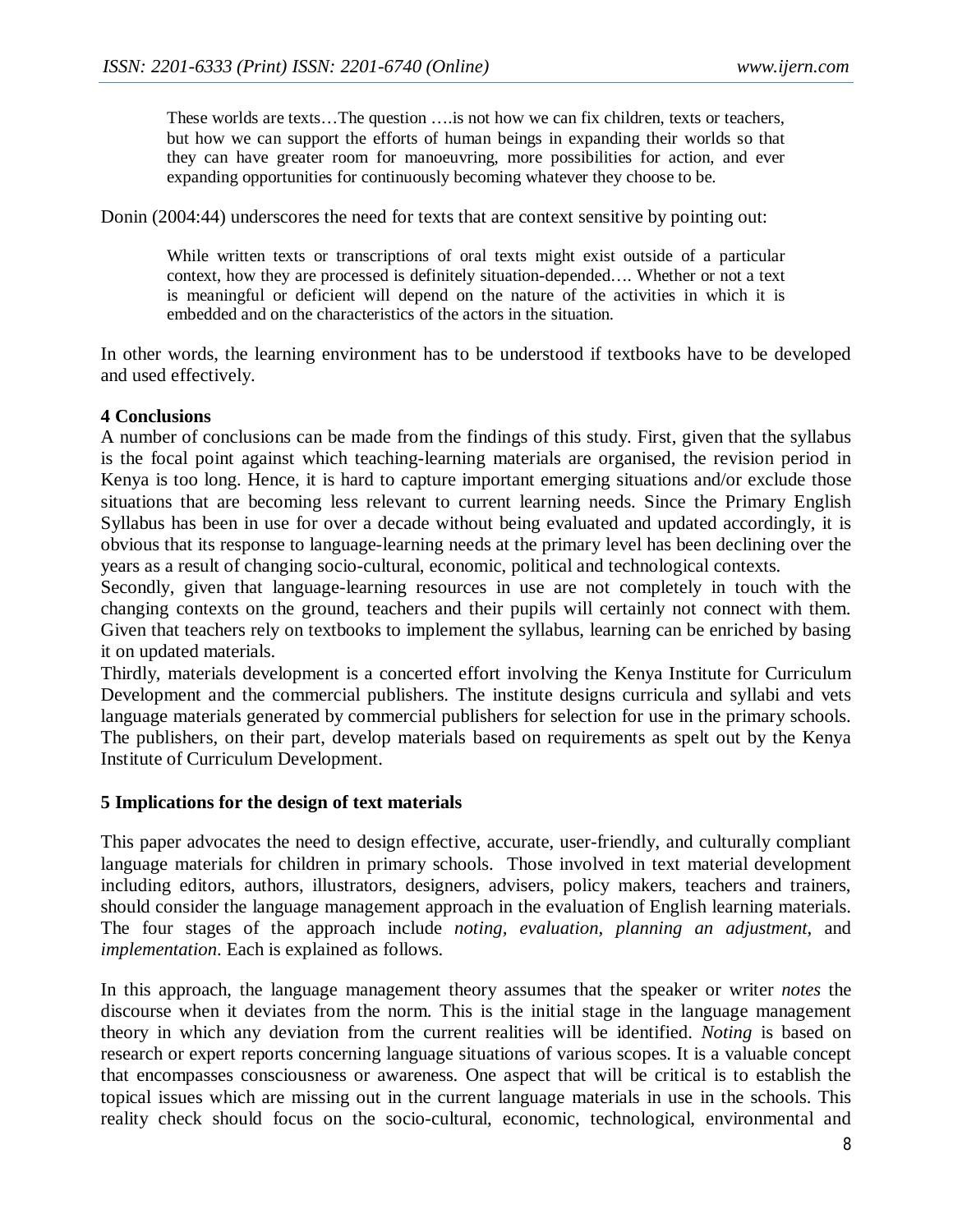political levels. In addition to this, it will be important to identify the new developments which have occurred on all the existing issues in the current English syllabus (2002). It will be necessary to examine each theme to determine if it has been covered appropriately and establish how much coverage does each issue has received, how much content has been overtaken by events and therefore needs to be removed, and how much of new content should be anchored in the materials. The following guiding questions could help:

- a) How well does the textbook cover topical issues?
- b) Are there activities and examples which illustrate the topical issues?
- c) Does the textbook encourage the pupil to take an active role in the learning experience, to relate to other learners and co-operate with them, and to develop group as well as individual skills?

*Evaluation* involves assessing the given deviation as to whether it has a positive or negative impact on the communication (Nekvapil & Sherman, 2009). A negatively evaluated deviation from the norm is regarded as the 'problem' (Nekvapil & Sherman, 2009). In the language management framework, deviations which are noted and negatively evaluated are regarded as inadequacies. These inadequacies are basically considered unfavourable and easily become the objectives for removal. When evaluating a material, the following questions are pertinent:

- a) What is the effect of the old themes to the pupils, their teachers, parents?
- b) What changes can possibly be made on the syllabus and/or learning materials?
- c) How might these changes affect teaching-learning?
- d) What effect might emerging themes have on the pupils and teachers?

*Planning an adjustment* involves thinking about how to eliminate any deviation(s) and finding a solution (Nekvapil & Sherman, 2009). When a deviation is *noted* and *negatively evaluated* by the user, an action may be taken. At this planning stage, material developers should typically look for ways of doing something about the negatively evaluated effects of noted deviations. It is important for the developers to design how learning resources should look like and try to work out a realistic plan of producing them.

*Implementation* is where a given design or plan can be put into use (Nekvapil & Sherman, 2009). However, not all adjustment plans can be implemented. Factors such as readiness of the agents and resources, and the constantly changing environment are crucial for the implementation of plans. Implementation will involve the actual writing and/or revision of the materials. It will involve the following activities:

- a) Selection of material developers (English subject panels)
- b) Listing of themes in preferred order and preparation of templates
- c) Holding writing workshops
- d) Moderating drafts
- e) Editing manuscripts
- f) Publishing the manuscripts
- g) Vetting the materials by the Kenya Institute of Curriculum Development
- h) Marketing the materials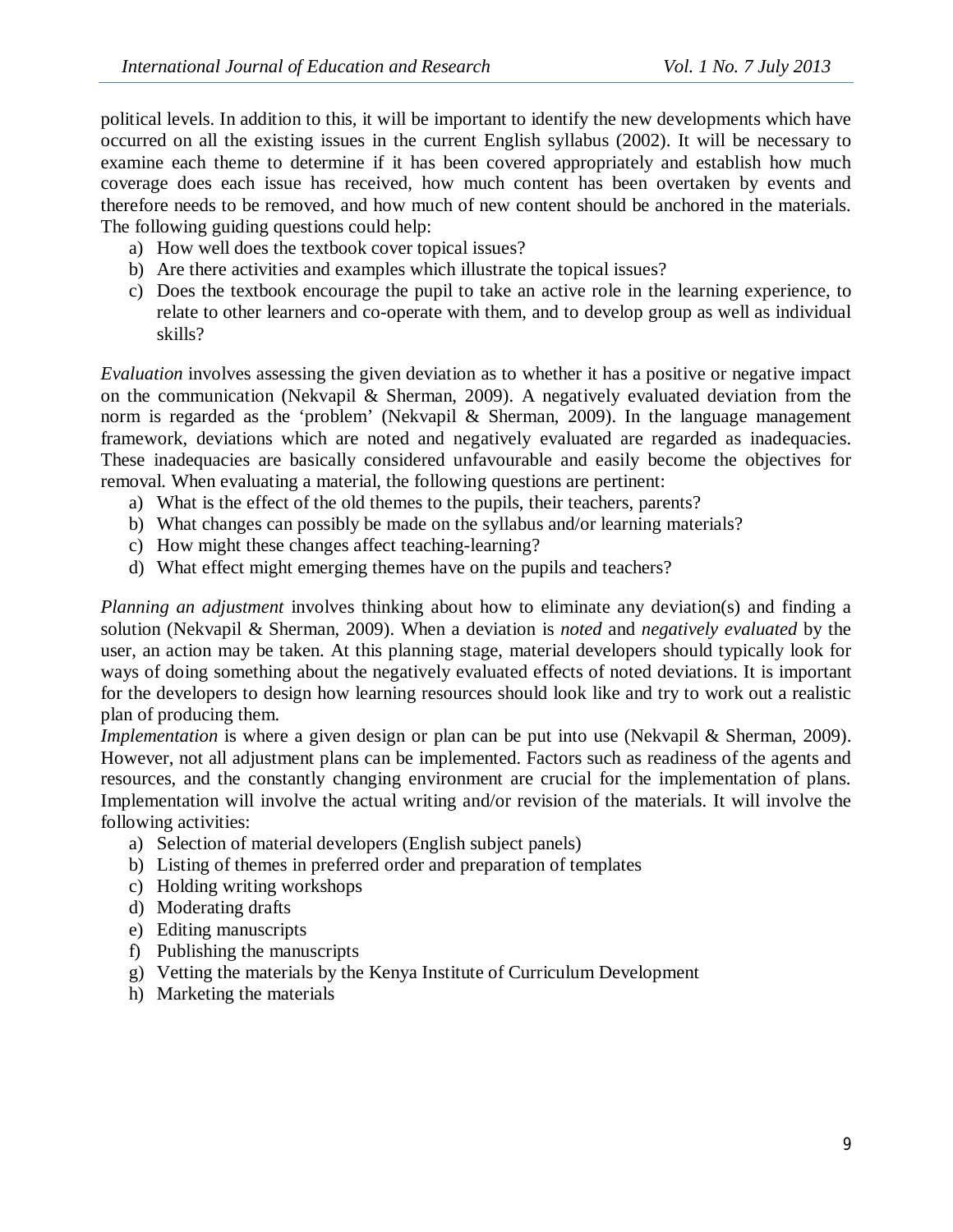#### **References**

- Amrani, E. (2011). The process of evaluation: A publisher's view. In B. Tomlinson (ed.), *Materials development in language teaching (2<sup>nd</sup> edn). Cambridge: Cambridge University* Press, 267-295.
- Ary, D., Jacob, L. C., & Rzavieh, A. (1996). *Introduction to research in education*. New York: Harcourt Brace College College Publishers.
- Becher, T. (1989). *Academic tribes and territories: intellectual enquiry and the cultures of disciplines*. Milton Keynes: The Society for Research into Higher Education and the Open University Press.
- British Council (2008). *Teaching English: Course books.* London.
- Bryd, P. (2001). Textbooks: Evaluation for selection and analysis for implementation. In M.Celce-Murcia (ed.), *Teaching English as a second or foreign language*. (3rd edn). Boston, MA: Heinle & Heinle, 415-427.
- Donin, J. (2004). Text processing within classroom contexts. In A.Peacock & A.Cleghorn, *Missing the meaning: The development and use of print and non-print materials in diverse school settings.* New York: Palgrave-Macmillan, 33-46.
- Hyland, K. (2005). Representing readers in writing: Students and expert practices. *Linguistics*, 16 (4), 363 – 377.
- Jernudd, B.H. (2002). Managing languages at bilingual universities: Relationships between universities and their language environment. In W.Li, J.-M. Dewaele, & A. Housen (Eds.), *Opportunities and challenges of bilingualism*. Berlin and New York: Mouton de Gruyter, 297-309.
- Jernudd, B.H. & Neustupny, J.V. (1987). Language planning: For whom? In L. Laforge (Ed.), *Proceedings of the International Colloquium on Language Planning*. Quebec: Les Presses de l'Universiste Laval, 69-84.
- Liddicoat, A.J. & Baldauf, R.B Jr (Eds). (2008). *Language planning and policy: Language planning in local context.* Great Britain: MPG Books Ltd.
- Littlejohn, A. (2011). The analysis of language teaching materials: Inside the Trojan horse. In B. Tomlinson (ed.). *Materials development in language teaching* (2<sup>nd</sup> ed). Cambridge: Cambridge University Press, 170-211.
- Mariott, H. (2009). Behaviour towards language in Australia: Perspectives from a globalising academic sphere. In J. Nekvapil & T.Sherman (Eds.), *Language management in contact situations: Perspectives from three continents*. Frankfurt: Peter Lang GmbH.
- Matthews, A. (1985). Choosing the best available textbook. In A. Matthews, M. Spratt & L. Dangerfield (eds.). *At the chalkface*. London: Edward Anold, 202-206.
- Mukundan, J. (ed.) (2003). *Readings on ELT material*. Sedang: Universiti Putra Malaysia Press.
- Mukundan. J & Ahour, T. (2010). A review of textbook evaluation checklists across four decades (1970-2008). In B. Tomlinson & H. Masuhara (eds.), *Research for materials development in language learning: Evidence for best practice*. London: Continuum, 336- 352.
- Nekvapil, J. (2008, April 3-5). *Towards a general theory of language management*. Paper for Sociolinguistics Symposium 17, Amsterdam.
- Nekvapil, J. & Sherman, T. (2009). Pre-interaction management in multinational companies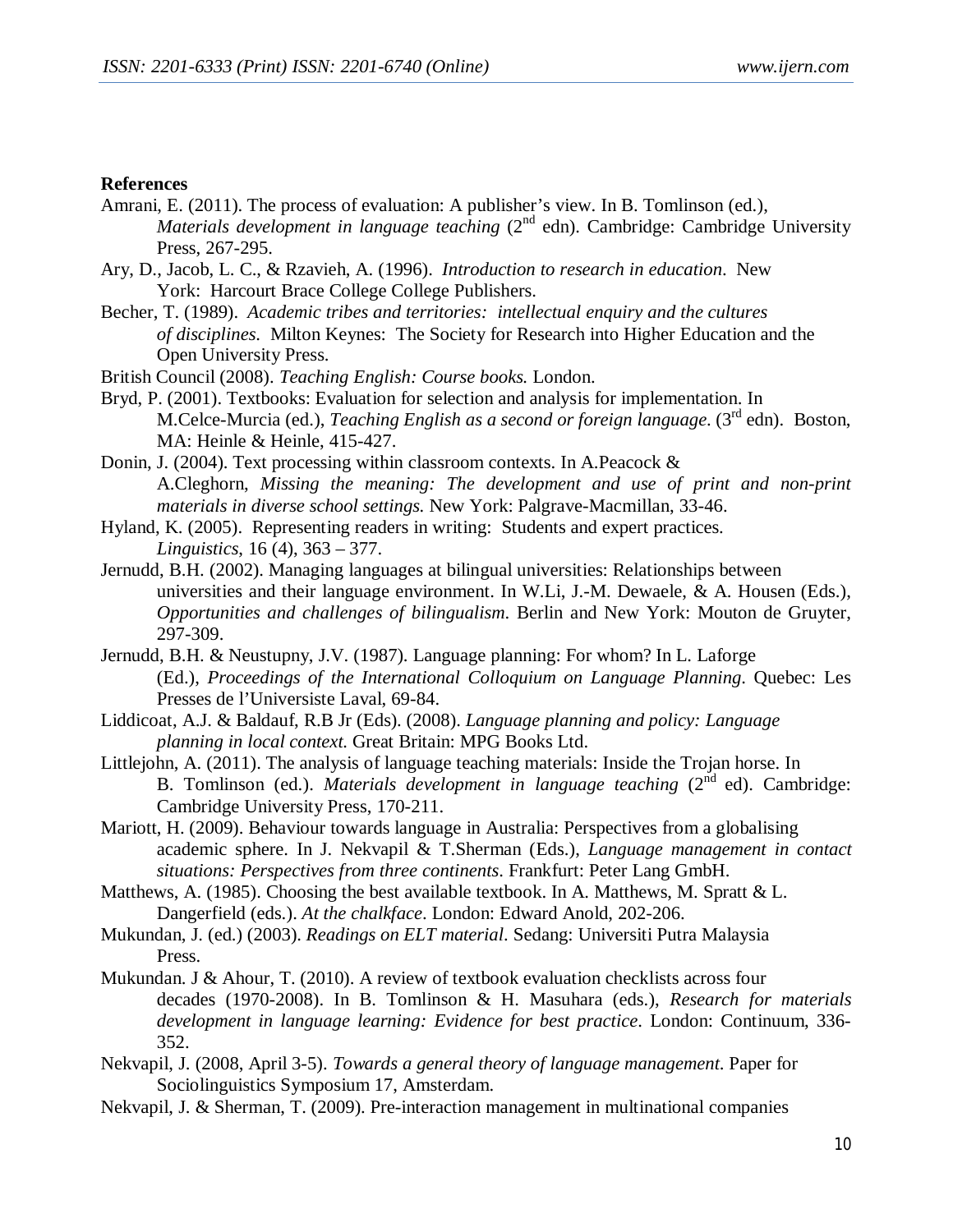in Central Europe. *Current Issues in Language Planning*, 10:2, 181-198.

- Neustupny, J.V. (1994). Problems of English contact discourse and language planning. In T. Kandiah & J. KwanTerry (Eds.), *English and language planning*. Singapore: Academic Press, 50-69.
- Richards, J.C. (1993). Beyond the text book: The role of commercial materials in language teaching. *RELC Journal*, 24:1, 1-14.
- Roth, W-M. (2004). A phenomenological anthropology of texts and literacy. In A.Peacock & A.Cleghorn, *Missing the meaning: The development and use of print and non-print materials in diverse school settings.* New York: Palgrave-Macmillan, 253-266.
- Rubdy, R. (2003). Selection of materials. In B. Tomlinson (ed.), *Developing materials for language teaching*. London: Continuum, 37-57.
- Tomlinson, B. (ed.) (2003). *Developing materials for language teaching*. London: Continuum.
- Tomlinson, B. & Masuhara, H. (eds.) (2010). *Research for materials development in language learning: Evidence for best practice*. London: Continuum.
- Tomlinson, B. (2012). Materials development for language learning and teaching. *Language Teaching*, 45:2, 143-179.
- Wallace, M.J., (1998). *Action research for language teachers*. Cambridge: Cambridge University Press.

# **List of Tables**

### **Table 1: Materials selected for evaluation**

|                | <b>Text</b>                        | <b>Year of</b> | <b>Publisher</b>            |
|----------------|------------------------------------|----------------|-----------------------------|
|                |                                    | publication    |                             |
|                | Primary English syllabus           | 2002           | <b>KICD</b>                 |
| $\overline{2}$ | New Progressive English, Book 1    | 2006           | Oxford                      |
| 3              | Read and write English, Standard 1 | 2004           | <b>Mwalimu Publications</b> |
| $\overline{4}$ | New Primary English, Book 3        | 2004           | Jomo Kenyatta Foundation    |
| 5              | New Primary English, Book 4        | 2005           | Jomo Kenyatta Foundation    |
| 6              | New Primary English, Book 6        | 2003           | Jomo Kenyatta Foundation    |
| $\tau$         | New Primary English, Book 8        | 2006           | Jomo Kenyatta Foundation    |
| 8              | English Aid, Standard 8            | 2007           | Jyoti Bindu Publication Ltd |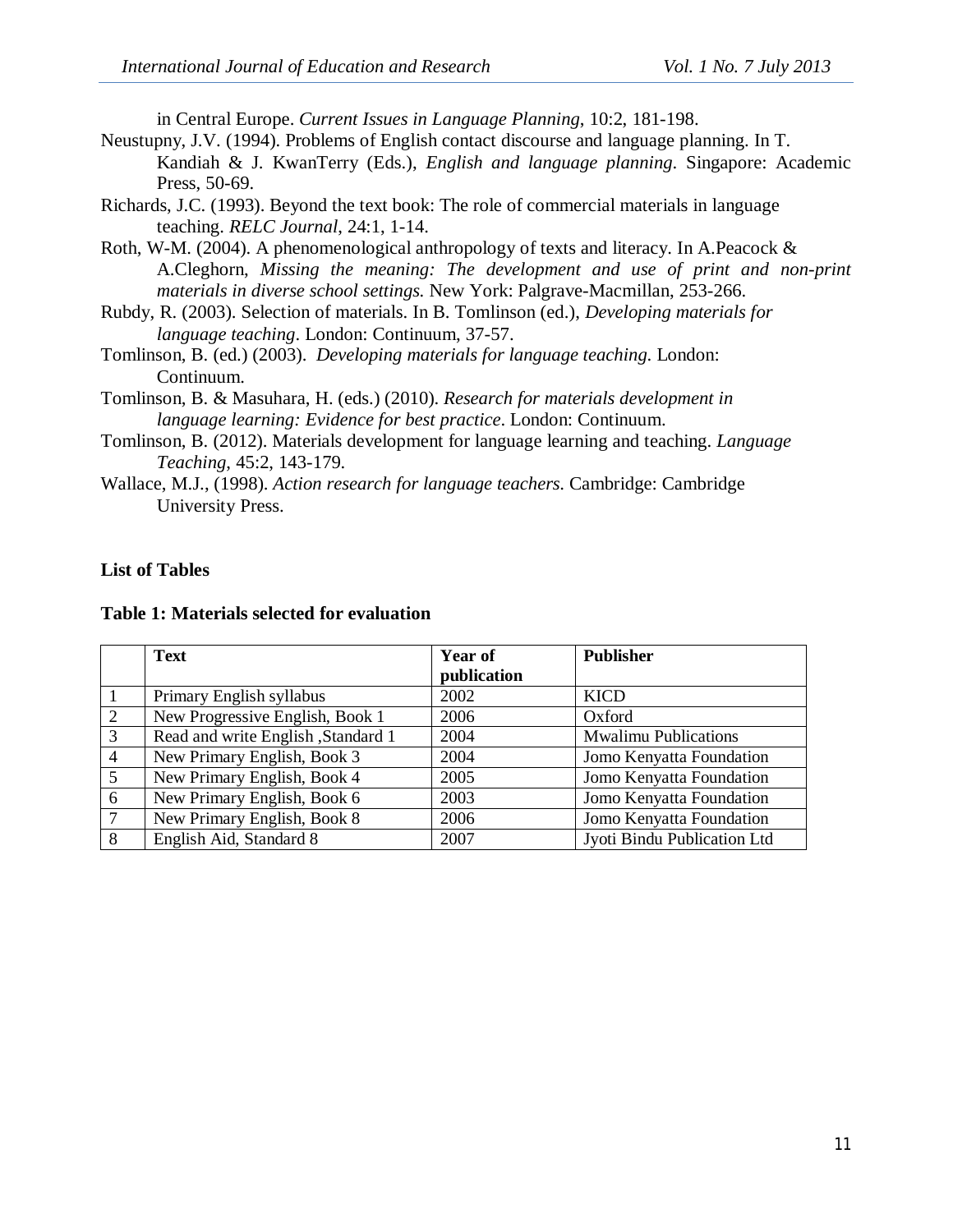|                | <b>Theme/Situation</b> | <b>Norm</b>                                                                |
|----------------|------------------------|----------------------------------------------------------------------------|
| $\mathbf{1}$   | Greetings;             | Learners to acquire the basic vocabulary and sentence patterns and use     |
|                | requests; politeness   | them correctly in greetings and requests.                                  |
| $\overline{2}$ | Home                   | Learners to name the objects found in the home and use plural forms        |
|                |                        | correctly.                                                                 |
| 3              | Classroom              | Learners to acquire vocabulary and sentence structures relating to the     |
|                |                        | classroom and use them appropriately.                                      |
| $\overline{4}$ | <b>Numbers</b>         | Learners to be able to count in English and be able to express things in   |
|                |                        | numbers correctly.                                                         |
| 5              | Family                 | Learners to acquire vocabulary and sentence structures relating to family  |
|                |                        | and name people in the family.                                             |
| 6              | Our body               | Learners to develop vocabulary and sentence structures relating to parts   |
|                |                        | of the body and use them correctly                                         |
| $\tau$         | Weather;<br>climate;   | Learners to acquire vocabulary and sentence structures relating to the     |
|                | disasters; desert      | weather, climate, disasters and desert and to use them appropriately       |
| 8              | School                 | Learners to acquire vocabulary and sentence structures relating to school  |
|                |                        | and to use them appropriately                                              |
| 9              | Time                   | Acquire vocabulary and sentence structures relating to time and use        |
|                |                        | them appropriately.                                                        |
| 10             | Clothes                | Acquire vocabulary relating to clothes and use it appropriately.           |
| 11             | The farm               | Develop further vocabulary relating to farm animals and tools found in     |
|                |                        | the home.                                                                  |
| 12             | Travel,<br>sea,        | Acquire vocabulary and sentence structures relating to travel, sea, and    |
|                | transport              | transport and use them appropriately.                                      |
| 13             | Shopping, banking      | Acquire vocabulary relating to shopping, money and banking and use it      |
|                |                        | appropriately.                                                             |
| 14             | Occupations            | Acquire vocabulary relating to wild animals and use them appropriately.    |
| 15             | Environment,           | Acquire vocabulary relating to our environment and use them                |
|                | atmosphere<br>and      | appropriately                                                              |
|                | solar system           |                                                                            |
| 16             | Child labour           | Learners to acquire vocabulary and sentence structures relating to child   |
|                |                        | labour and child rights.                                                   |
| 17             | Health; hygiene        | Learners to acquire vocabulary and sentence structures relating to health, |
|                | and drugs              | hygiene and drugs                                                          |
| 18             | Accidents and road     | Acquire vocabulary and sentence structures relating to accidents and       |
|                | safety                 | road safety and use them appropriately.                                    |
|                |                        |                                                                            |
| 19             | The post office        | Acquire vocabulary and sentence structures relating to the post office     |
|                |                        | and use them appropriately.                                                |
| 20             | Leisure and sports     | Acquire vocabulary and sentence structures relating to sports and use      |
|                |                        | them appropriately.                                                        |
| 21             | Technology, art,       | Acquire vocabulary and sentence structures relating to technology, art,    |
|                | craft, workshop        | craft and workshop and use them appropriately.                             |
|                |                        |                                                                            |
| 22             | People in the          | Acquire vocabulary and sentence structures relating to people in the       |
|                | community; local       | community and local administration and use them appropriately.             |
|                | administration         |                                                                            |
| 23             | Celebrations and       | Acquire vocabulary and sentence structures relating to celebrations and    |
|                | festivals              | festivals and use them appropriately.                                      |
| 24             | The office             | Acquire vocabulary and sentence structures relating to the office and use  |

**Table 2 Themes and corresponding norms**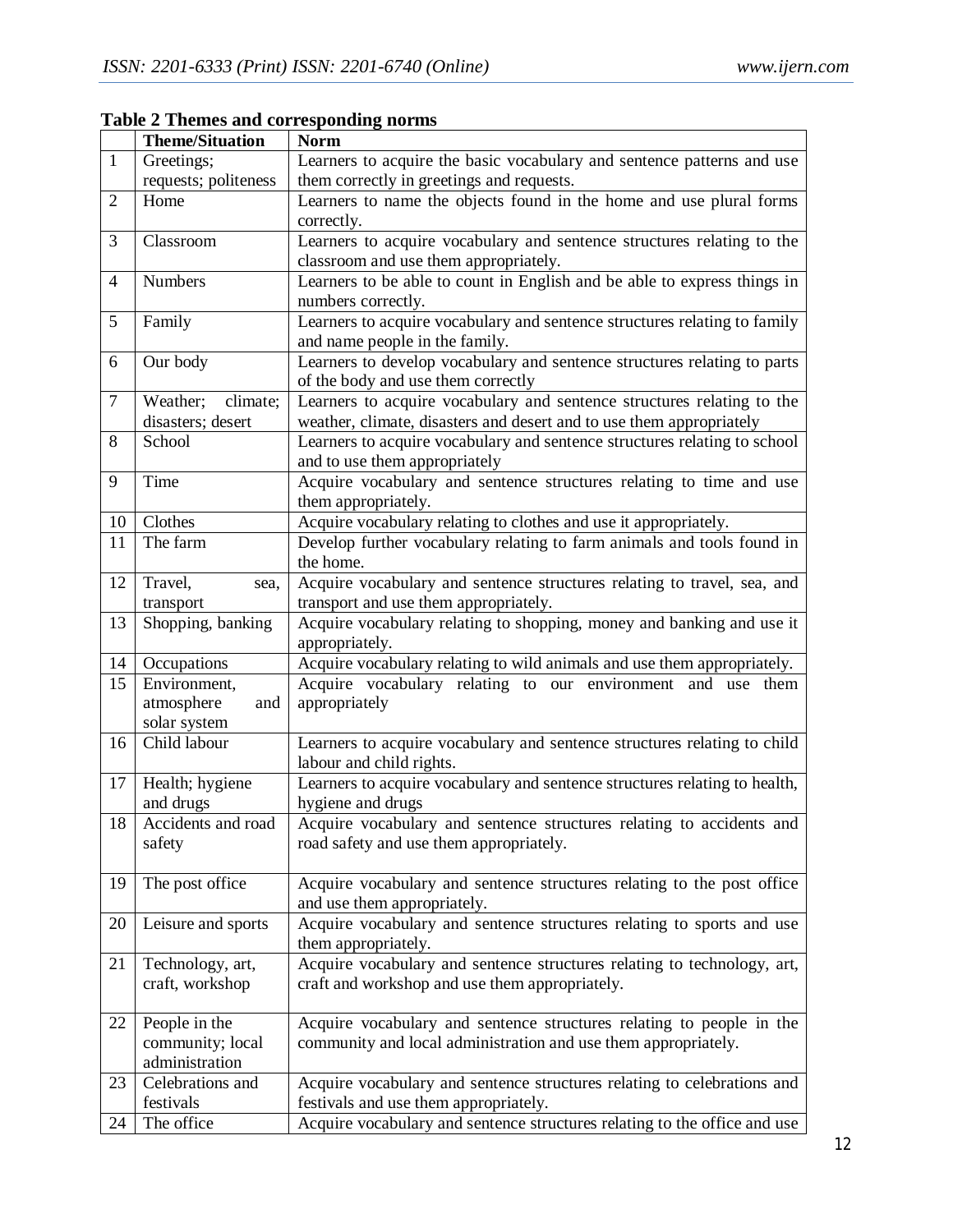|    |                     | them appropriately.                                                        |  |
|----|---------------------|----------------------------------------------------------------------------|--|
| 25 | Industry            | Acquire vocabulary and sentence structures relating to industry and use    |  |
|    |                     | them appropriately.                                                        |  |
| 26 | Tourism             | Acquire vocabulary and sentence structures relating to tourism and use     |  |
|    |                     | them appropriately.                                                        |  |
| 27 | Law courts, police  | Acquire vocabulary and sentence structures relating to law courts and      |  |
|    |                     | the police and use them appropriately.                                     |  |
| 28 | Regional            | Acquire vocabulary and sentence structures relating to regional            |  |
|    | cooperation         | cooperation in East Africa and use them appropriately.                     |  |
|    |                     |                                                                            |  |
| 29 | Modern              | Acquire vocabulary and sentence structures relating to<br>modern           |  |
|    | communication       | communication and use them appropriately.                                  |  |
|    |                     |                                                                            |  |
| 30 | Civics and politics | Acquire vocabulary and sentence structures relating to civics and politics |  |
|    |                     | and use them appropriately.                                                |  |
|    |                     |                                                                            |  |